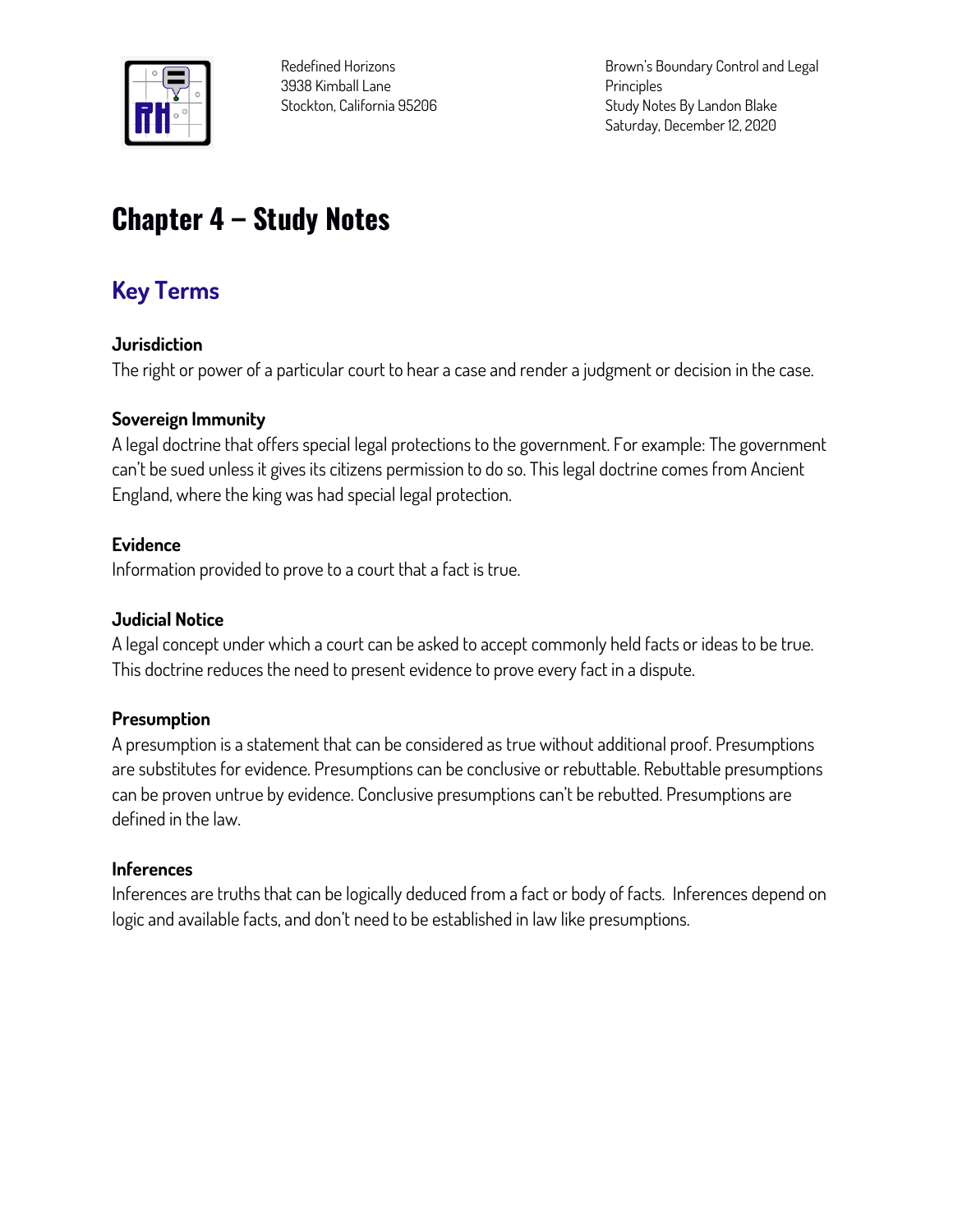

**Redefined Horizons 3938 Kimball Lane Stockton, California 95206** **Brown's Boundary Control and Legal Principles Study Notes By Landon Blake Saturday, December 12, 2020**

## **Key Concepts**

**Chapter should have been entitled: "The boundary surveyor in court."**

## **Why Should The Land Surveyor Care?**

- **In litigation a land surveyor may be called upon to serve as an expert witness.**
- **The duties of a land surveyor as an expert witness include the following:**
	- **1) Collect and present evidence of facts.**
	- **2) Offer opinions. (What do the facts mean? Does the provided evidence prove a fact?)**
- **The book doesn't seem to understand another important reason to understand litigation involving boundary disputes:**
	- **1) Providing the client with legally correct boundary resolutions.**
	- **2) Defending the boundary surveyor's own work.**

## **The Four Types Of Law In The US Legal System**

- **1. Constitutional Law**
- **2. Statute (State and Local)**
- **3. Common Law/Case Law**
- **4. Administrative Law (Regulations)**
- **I would add a fifth type of law. The rules for court or the rules for lawsuits. See book on surveyor as the expert witness. (See the "Surveying The Courtroom – A Land Experts Guide".)**

## **The Legal Concept Of Jurisdiction**

- **Courts are only allowed to make a decision/ruling if they have jurisdiction. (Courts will explain why they have jurisdiction early in a written court decision.)**
- **There are special considerations when federal law or federal land is involved in a dispute. These cases may need to be heard in federal courts.**
- **There is no federal land law. Even in federal courts land disputes are handled according to state law. (Land that has always been in the public domain may be an exception.)**

## **The Legal Concept Of Sovereign Immunity**

 **Sovereign immunity is a legal concept that comes from English common law. InEngland, the king couldn't be sued without his permission. In the US, only congress can allow the federal government to be sued. It has done this by several legislative acts (over time).**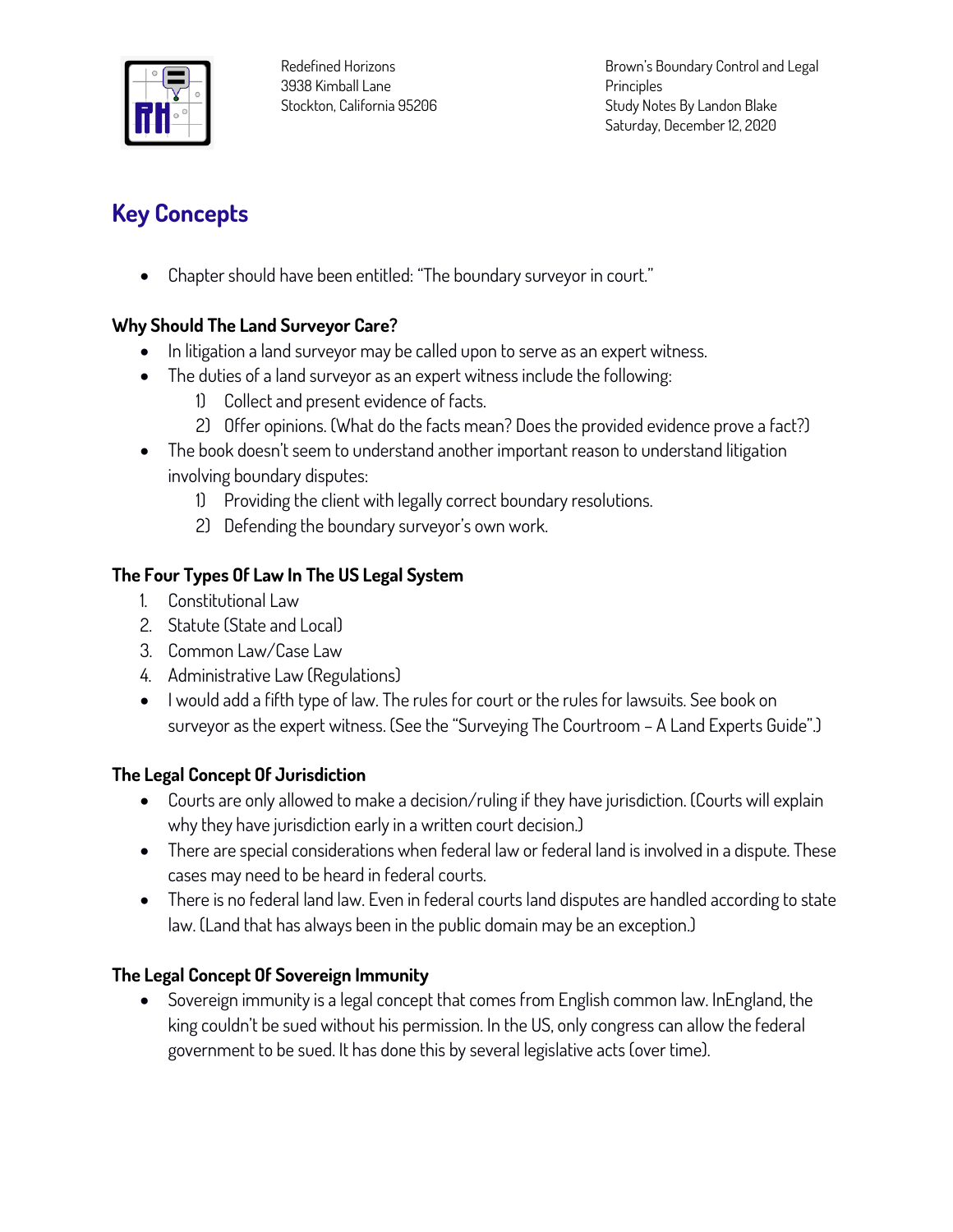

**Brown's Boundary Control and Legal Principles Study Notes By Landon Blake Saturday, December 12, 2020**

 **The US can't be disposed of land based on the concept of adverse possession. (There may be exceptions to this rule.) Land owners may be compensated for real property if they prove ownership through adverse possession.**

### **The Legal Concept Of Judicial Notice**

 **Under the legal concept of judicial notice, you don't have to prove widely accepted facts in each lawsuit. Many facts are considered to be true unless proven otherwise.**

#### **The Legal Concept Of Available Evidence**

- **Just one rule related to evidence.**
- **Court cases are not open-ended. There is a limited time period during which evidence can be presented. The consequence of this rule is that land surveyors must make a diligent effort to find all evidence during a boundary survey that could impact the resolution of the subject parcel boundaries. Failure to do so could results in liability for the land surveyor.**
- **The evidence available may change the applicable law. (For example: The lack of found original controlling monuments.**

## **The Legal Concept Of Presumptions**

- **Presumptions are a substitute for evidence.**
- **Presumptions are statements of fact or law that can be considered as true without further proof.**
- **Presumptions may not be based on another presumption.**
- **The purpose of presumptions are to reduce the amount of evidence needed to prove a fact or matter of law.**
- **A presumption may be established by statute or common law.**
- **Conclusive presumptions can't be disproved. Rebuttable presumptions can be proven false by evidence. Don't rely on a presumption without searching for evidence that disproves it. (Example: The map shows no monuments…so no monuments were set during the survey.)**
- **Inferences are not presumptions. An inference is a conclusion that can be logically drawn from another fact or group of facts. (For example: The monument is found in the record position. It is of the record character. Therefore, the monument is the monument shown in the record.)**
- **There are specific presumptions related to boundary surveys.**

#### **Disposing Of Federal Lands**

- **There are special rules for how federal law can be disposed of.**
- **Congress decides how federal agencies can dispose of land.**